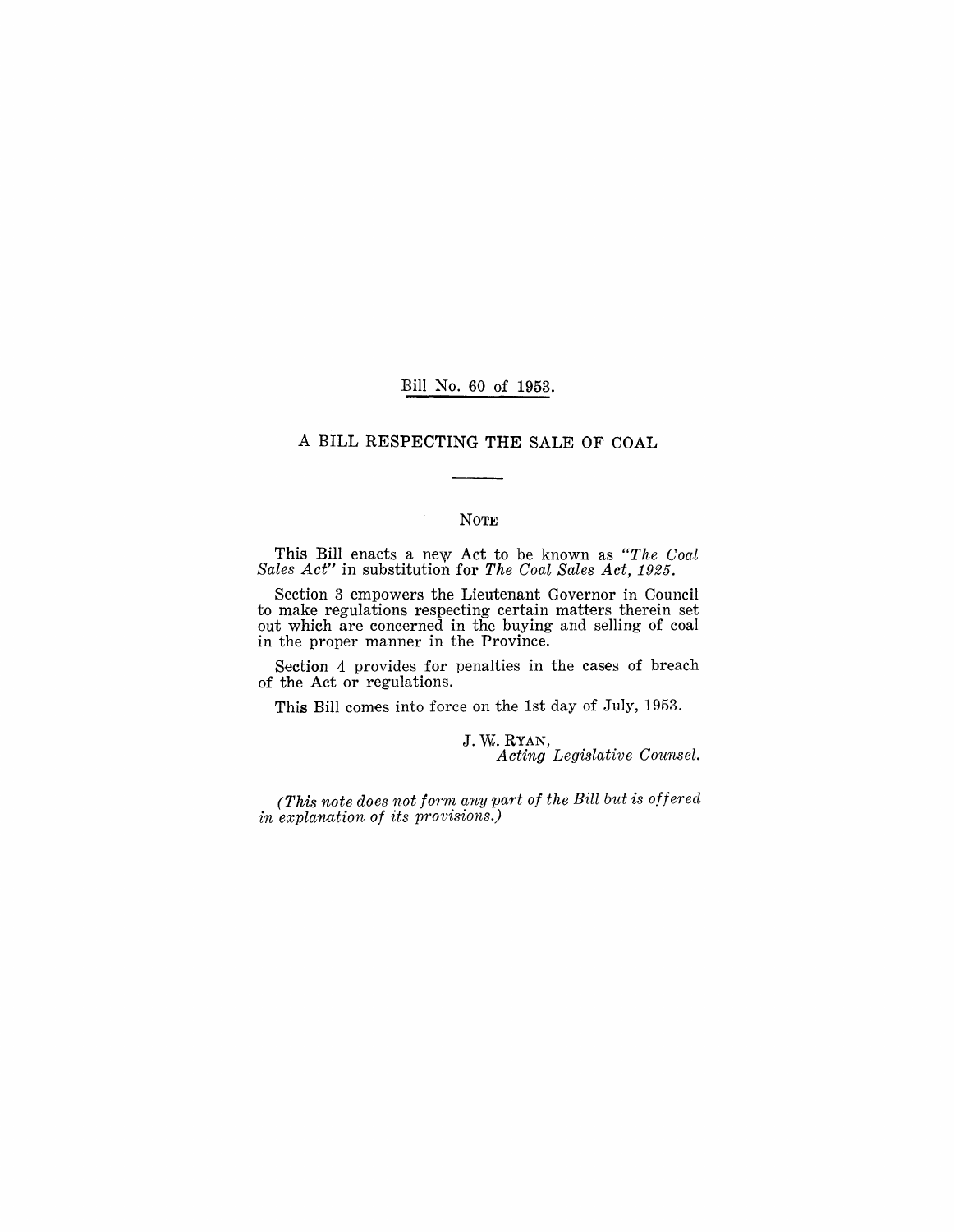# **BILL**

## No. 60 of 1953

## An Act respecting the Sale of Coal

HER MAJESTY, by and with the advice and consent of the Legislative Assembly of the Province of Alberta, enacts as follows:

| Short title                                                                                                                                      | <b>1.</b> This Act may be cited as "The Coal Sales Act".                                                                                                                                                                                                                                                       |
|--------------------------------------------------------------------------------------------------------------------------------------------------|----------------------------------------------------------------------------------------------------------------------------------------------------------------------------------------------------------------------------------------------------------------------------------------------------------------|
| Interpreta-<br>tion<br>"coal"<br>"regula-<br>tions"                                                                                              | <b>2.</b> In this Act, unless the context otherwise requires,<br>$(a)$ "coal" includes coke, briquettes, fabricoal and other<br>coal products suitable for fuel;<br>$(b)$ "regulations" means the regulations established<br>under this Act.                                                                   |
| Lieutenant<br>Governor in<br>Council may<br>designate<br>coal areas<br>appoint<br>inspectors<br>make regu-<br>lations re<br>registra-<br>tion of | 3. The Lieutenant Governor in Council from time to<br>time may<br>$(a)$ delineate and designate coal areas in Alberta,<br>appoint inspectors for the purposes of this Act,<br>(b)<br>make regulations<br>(c)<br>(i) requiring the registration of a trade name or<br>trade names for the coal mined from every |
| trade name<br>use of<br>trade name                                                                                                               | mine in Alberta,<br>requiring the use of a registered trade name<br>(ii)<br>in the advertising, sale and shipping of coal<br>and in documents relating thereto,                                                                                                                                                |
| sampling<br>and analysis<br>of coal<br>use of<br>analyses                                                                                        | respecting the sampling and analysis of coal,<br>(iii)<br>respecting the use of analyses and other in-<br>(iv)<br>formation regarding coal in the advertising,<br>sale and shipping of coal,                                                                                                                   |
| classifica-<br>tion and<br>grading                                                                                                               | respecting the classification and grading of<br>(v)<br>coal,                                                                                                                                                                                                                                                   |
| prohibiting<br>overweight                                                                                                                        | prohibiting the giving of overweight in the<br>(vi)<br>sale of coal,                                                                                                                                                                                                                                           |
| particulars<br>in invoices.<br>etc.                                                                                                              | prescribing the particulars concerning coal<br>(vii)<br>and the place of mining thereof to be stated in<br>a shipping or other bill, invoice or weigh-<br>ticket.                                                                                                                                              |
| records of<br>dealers                                                                                                                            | (viii)<br>prescribing the records to be kept by whole-<br>sale and retail dealers in coal,                                                                                                                                                                                                                     |
| inspectors                                                                                                                                       | (ix)<br>prescribing the powers and duties of inspectors,<br>prohibiting<br>$(\mathbf{x})$                                                                                                                                                                                                                      |
| documents                                                                                                                                        | (A) the alteration or destruction of a docu-<br>ment, or                                                                                                                                                                                                                                                       |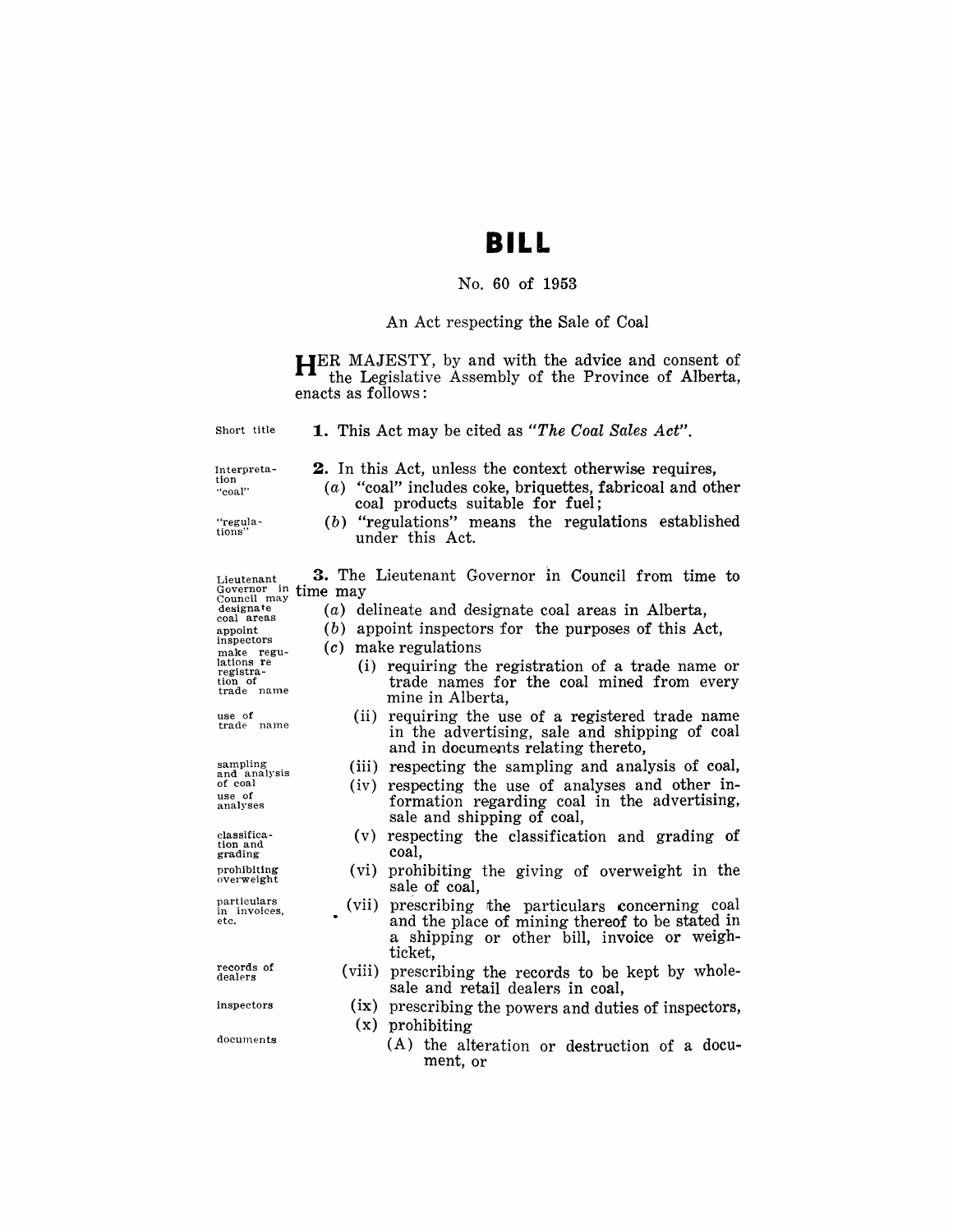- (B) the substitution of a document for a document
- that has been examined by an inspector,
- (xi) prescribing fees for any services or work per- fees formed under this Act,
- (d) make such orders and regulations as are necessary to carry out the provisions of this Act according to their true intent or to ensure the sale and shipment of coal in accordance with this Act.

4. (1) A person who contravenes any of the provisions offences and of this Act or of the regulations is guilty of an offence and liable on summary conviction,

- $(a)$  if a natural person, to a fine not exceeding five hundred dollars for each offence or imprisonment for a term not exceeding six months or to both fine and imprisonment,
- (b) if a corporation, to a fine not exceeding one thousand dollars.

(2) Where a corporation is guilty of an offence and liable to a penalty under this Act or the regulations, the official having the general charge of the business of the corporation at the place where the offence was committed, also is liable personally to the penalties prescribed for a natural person in subsection (1).

 $(3)$  Nothing in subsection  $(2)$  relieves the person who actually committed the offence from liability therefor.

*5. The Coal Sales Act,* 1925, being chapter 21 of the Repeal Statutes of Alberta, 1925, is hereby repealed.

**6.** This Act comes into force on the first day of July,  $C_{\text{force}}^{\text{coming} \text{ into}}$ 1953.